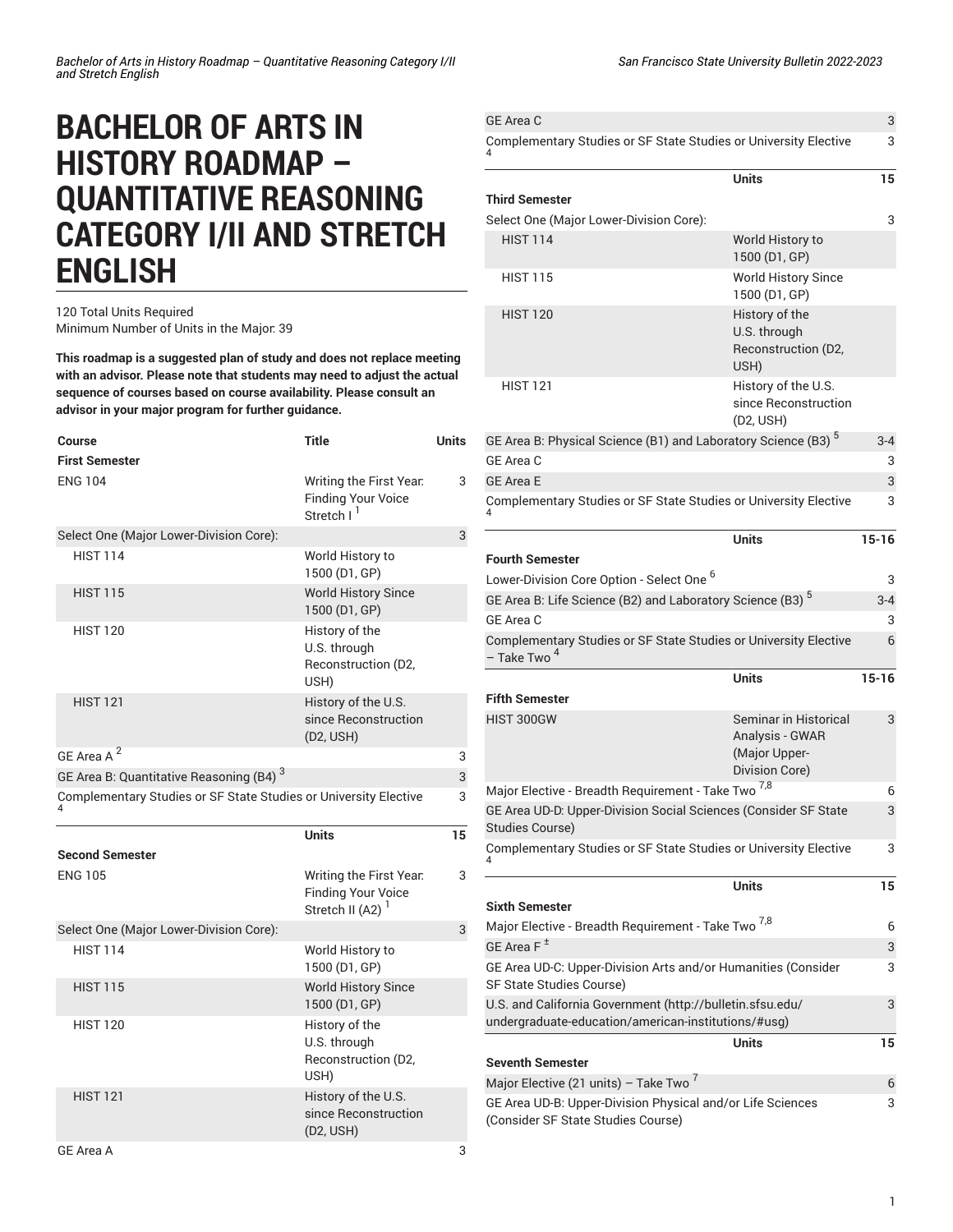| Bachelor of Arts in History Roadmap - Quantitative Reasoning Category I/II<br>and Stretch English |  |
|---------------------------------------------------------------------------------------------------|--|
|                                                                                                   |  |

[Complementary](/undergraduate-education/sf-state-studies/) Studies or SF State Studies or University Elective - [Take](/undergraduate-education/sf-state-studies/) Two <sup>4</sup>

|                                                                                    | <b>Units</b>                                     | 15      |
|------------------------------------------------------------------------------------|--------------------------------------------------|---------|
| <b>Eighth Semester</b>                                                             |                                                  |         |
| <b>HIST 696</b>                                                                    | Proseminar (Major<br><b>Upper-Division Core)</b> | 3       |
| Major Elective (21 units) - Take One $'$                                           |                                                  | 3       |
| Complementary Studies or SF State Studies or University Elective - Take Three $^4$ |                                                  | q       |
|                                                                                    | <b>Units</b>                                     | 15      |
|                                                                                    | <b>Total Units</b>                               | 120-122 |

- 1 ENG 114 can only be taken if you complete Directed Self-Placement (DSP) and select ENG 114 if you chooseENG 104/ENG 105 through DSP you will satisfy A2 upon successful completion of ENG 105 in the second semester; multilingual students may be advised into alternative English courses.
- 2 To avoid taking additional units, it is recommended that you meet the **SF State Studies** (AERM, GP, ES, SJ) requirements within your GE or major.
- 3 To determine the best B4 course option, students should complete the online advising activity at [mathadvising.sfsu.edu](https://mathadvising.sfsu.edu/) ([https://](https://mathadvising.sfsu.edu/) [mathadvising.sfsu.edu/\)](https://mathadvising.sfsu.edu/). Questions? Contact Gator [Smart](https://gatorsmartstart.sfsu.edu/) Start. ([https://gatorsmartstart.sfsu.edu/\)](https://gatorsmartstart.sfsu.edu/)

#### 4 **Complementary Studies**

All candidates for the Bachelor of Arts in History are required to complete 12 units of Complementary Studies. The History Department will accept Complementary Studies in any of four distinct paths outlined below from courses with a prefix other than HIST, and not cross-listed with HIST. These units can be earned in residence at San Francisco State, in a Study Abroad Program, or transferred.

- 1. Within an established minor students will satisfy Complementary Studies by completing 12 units from a single minor. Of these 12 units, a maximum of 6 units may be lower-division.
- 2. Foreign Language: Students must complete 12 units in a single foreign language.
- 3. Study Abroad: Students must successfully pass 12 units with any prefix in a CSU or SF State supported study abroad program.
- 4. Flexibility Option: Students, in consultation with an advisor, may choose 12 upper-division units in courses with a prefix other than HIST, and not cross-listed with HIST.

Students who have earned AA–T or AS–T degrees and are pursuing a similar B.A. degree at SF State are required to fulfill the Complementary Studies requirement as defined by the major department. Students should consult with a major advisor about how transfer units and/or SF State units can best be applied to this requirement in order to ensure degree completion within 60 units.

5 Consider taking a class with a combined laboratory or a separate lab to fulfill B3 if not already satisfied.

#### 6 **Lower-Division Core Option:**

6

Select one course, not including any used to satisfy the above requirement:

HIST 101 Critical Thinking in History (3 units) (A3, SJ)

HIST 102 Introduction to Oral History (3 units)

HIST 103 The History of Me (3 units) (E, SJ)

HIST 110 History of Western Civilization I (3 units) (C2, GP)

HIST 111 History of Western Civilization II (3 units) (C2, GP)

HIST 114 World History to 1500 (3 units) (D1, GP)

HIST 115 World History Since 1500 (3 units) (D1, GP)

HIST 120 History of the U.S. through Reconstruction (3 units) (D2, USH)

HIST 121 History of the U.S. since Reconstruction (3 units) (D2, USH)

## **Electives (21 units)**

7

Students must take seven additional upper-division History courses outside of the core. The upper-division breadth requirements are completed within these elective units. Three upper-division units (normally one course) outside the major (with a non-HIST prefix) may be counted upon advisement. Students may take additional courses as electives if they choose.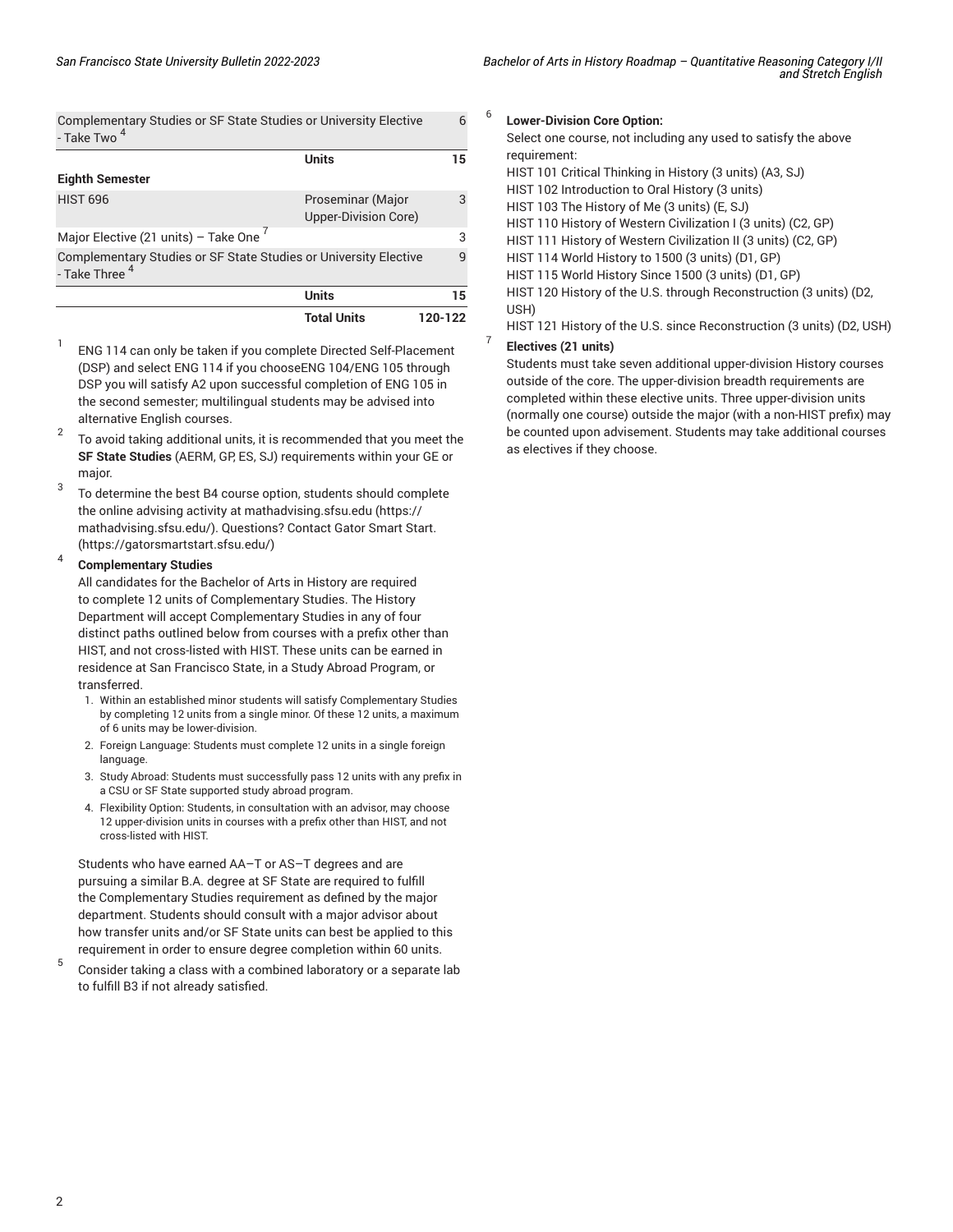8

**Upper-Division Breadth Requirements** Students must complete the following four Breadth requirements within their upper-division course of study. Courses used to satisfy one geographic requirement (B, C, or D) may not be used to satisfy another geographic requirement. The course used to satisfy the relatively Early Period of History - Before 1750 requirement (A) may also satisfy one of the geographic requirements (B, C, and D). **Breadth Requirement A: One upper-division course in relatively Early Periods of History - Before 1750** HIST 307 Monsters & Monstrosity: Historicizing Fear (3 units) (UD-C, GP) HIST 310 Ancient Near East: Cities and Empires in Ancient Mesopotamia (3 units) HIST 320 Archaic and Classical Greece (3 units) (UD-C, GP) HIST 321 Hellenistic Greece (3 units) HIST 322 The Roman Republic (3 unit) HIST 323 Imperial Rome (3 units) HIST 324/CLAR 324 Greek and Roman Coins in Historical Context (3 units) HIST 325 Late Antiquity (3 units) HIST 326/MGS 510/CLAS 510 The Byzantine Empire (3 units) HIST 327 The Medieval Mediterranean (3 units) (UD-C, ES, GP) HIST 328 Pagans and Christians in a Changing Roman World (3 units) HIST 329 Early Christian Church 313-787 (3 units) HIST 330/HUM 403 The Early Middle Ages (3 units) HIST 331/HUM 404 The High Middle Ages (3 units) HIST 332/JS 332 Ancient and Medieval Jews Among Pagans, Christians, and Muslims (3 unit) (UD-C, GP) HIST 334 The Renaissance (3 units) HIST 336 The Reformation (3 units) (UD-D, GP) HIST 337 Knowing and Unknowing in Early Modern Europe (3 units) HIST 338 Europe and the Wider World 1348-1768 (3 units) (UD-D, GP, SJ) HIST 357 Colonial Latin America (3 units) HIST 359 Central America and the Caribbean (3 units) HIST 360 Ancient Chinese Civilization (3 units) (UD-D, GP) HIST 361 Imperial China (3 units) (UD-D, GP) HIST 365 History of Japan (3 units) HIST 367 History of Africa (3 units) HIST 370/CLAS 582/HUM 582 Tales from Ancient India: Hinduism and Buddhism (3 units) (UD-C, GP) HIST 371 Islam In South Asia: From 1000 A.D. to the Present (3 units) HIST 380 Islamic World I: 500-1500 (3 units) (UD-C, GP) HIST 420 American Colonial History (3 units) (USH) **Breadth Requirement B: One upper-division course that focuses primarily on U.S. history** HIST 302 Doing Local History (3 units) HIST 303 Introduction to Oral and Public History: The Bay Area (3 units) HIST 405 Maritime History (3 units) (UD-C, ES, GP, SJ) HIST 416/JS 548 The Jewish Sixties: A Journey Through The Social Protest Movements of the 1960s (3 units) (AERM, SJ) HIST 418 Society and Politics in American History (3 units) (USH, AERM, SJ) HIST 420 American Colonial History (3 units) (USH) HIST 421/JS 421 Food Fights: The Politics of American Jewish Consumption from 1654 to the Present (3 units) HIST 422 The American Revolution (3 units) HIST 424 History of the United States: Civil War and Reconstruction (3 units)

HIST 426 History of the United States 1877-1916 (3 units)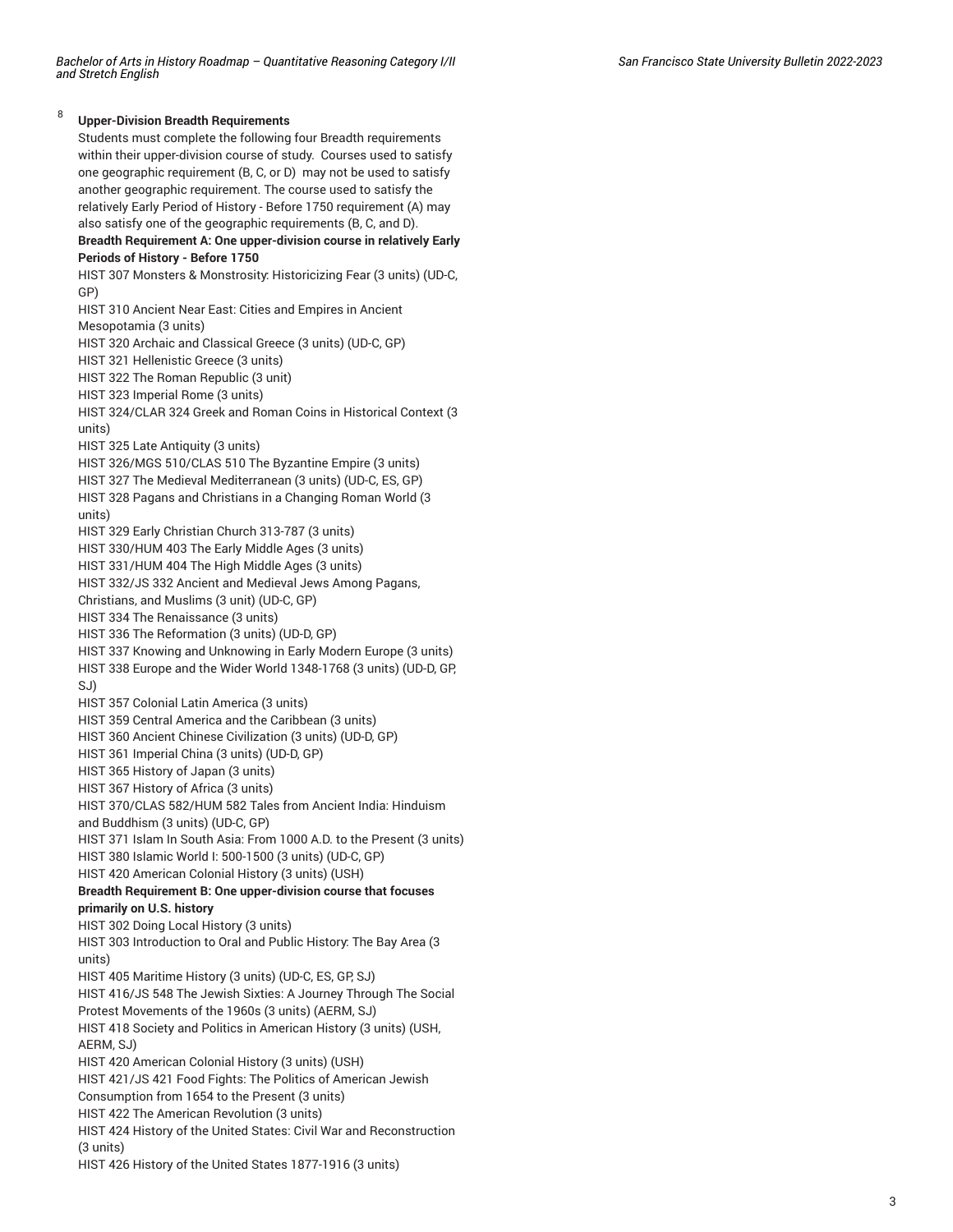HIST 427 History of the United States 1916-1945 (3 units) HIST 428 U.S. History in the Civil Rights Era, 1945-1980 (3 units) HIST 441/JS 441/HUM 441 American Jews and Popular Culture (3 units) (AERM) HIST 449/JS 449 American Jewish History (3 units) (UD-C, USH, AERM, SJ) HIST 450 History of California (3 units) (CSLG, UD-D) HIST 451/A U 303 Bay Area History and Society (3 units) (UD-D, AERM, SJ) HIST 460 The United States and the World Before 1913 (3 units) HIST 461 The United States and the World after 1913 (3 units) HIST 464 American Ethnic and Racial Relations to 1890 (3 units) (UD-C, AERM, GP, SJ) HIST 465 American Ethnic and Racial Relations II: 1890-Present (3 units) (UD-C, USH, AERM, GP, SJ) HIST 466/RRS 600 History of People of Color in the U.S. (3 units) (UD-D, USH, AERM, SJ) HIST 467 Women in the U.S. to 1890 (3 units) (UD-C, USH) HIST 468 Women in the U.S.: 1890-Present (3 units) (UD-D, AERM, SJ) HIST 469 American Childhoods: Past and Present (3 units) (UD-D) HIST 470 The U.S. Constitution to 1896 (3 units) (UD-C, CSLG, USH, USG, AERM, SJ) HIST 471 The U.S. Constitution Since 1896 (3 units) (UD-C, CSLG, USH, USG, AERM, SJ) HIST 472 The Supreme Court and Social Change in U.S. History (3 units) HIST 473/RRS 473/LABR 473 Slavery and Antislavery in the United States (3 units) HIST 474/ECON 474/LABR 474 History of Labor in the United States (3 units) HIST 475 History of Sexuality in the United States Before 1900 (3 units) (USH, SJ) HIST 478 American Popular Culture History: Barnum to Reality TV (3 units) (UD-C, USH, AERM) HIST 479 The History of Baseball (3 units) (UD-C) HIST 480/HUM 480 Thought and Culture in America to 1880 (3 units) HIST 481/HUM 481 Thought and Culture in America: 1880 to the Present (3 units) HIST 482 Religion in America (3 units) (USH) HIST 484 Disability and Culture in the U.S. (3 units) (UD-C, USH, SJ) HIST 485 History of Sexuality in the United States Since 1900 (3 units) (USH, SJ) HIST 489/USP 400 Dynamics of the American City (3 units) (UD-D, SJ) HIST 490 Topics in American History (3 units) **Breadth Requirement C: One upper-division course that focuses primarily on a region outside of the U.S. and that includes Europe (Africa, Asia, Europe, Latin America and the Caribbean, and/or the Middle East)** HIST 310 Ancient Near East: Cities and Empires in Ancient Mesopotamia (3 units) HIST 311 Ancient Mediterranean World in Transition: c. 1600-700 BCE (3 units) HIST 313 Comparative History of Love and Sexuality (3 units) HIST 315/HUM 315 History of Science from the Scientific Revolution (3 units) (UD-C, ES, GP) HIST 317/JS 317 The Holocaust and Genocide (3 units) HIST 320 Archaic and Classical Greece (3 units) (UD-C, GP) HIST 321 Hellenistic Greece (3 units) HIST 322 The Roman Republic (3 units) HIST 323 Imperial Rome (3 units)